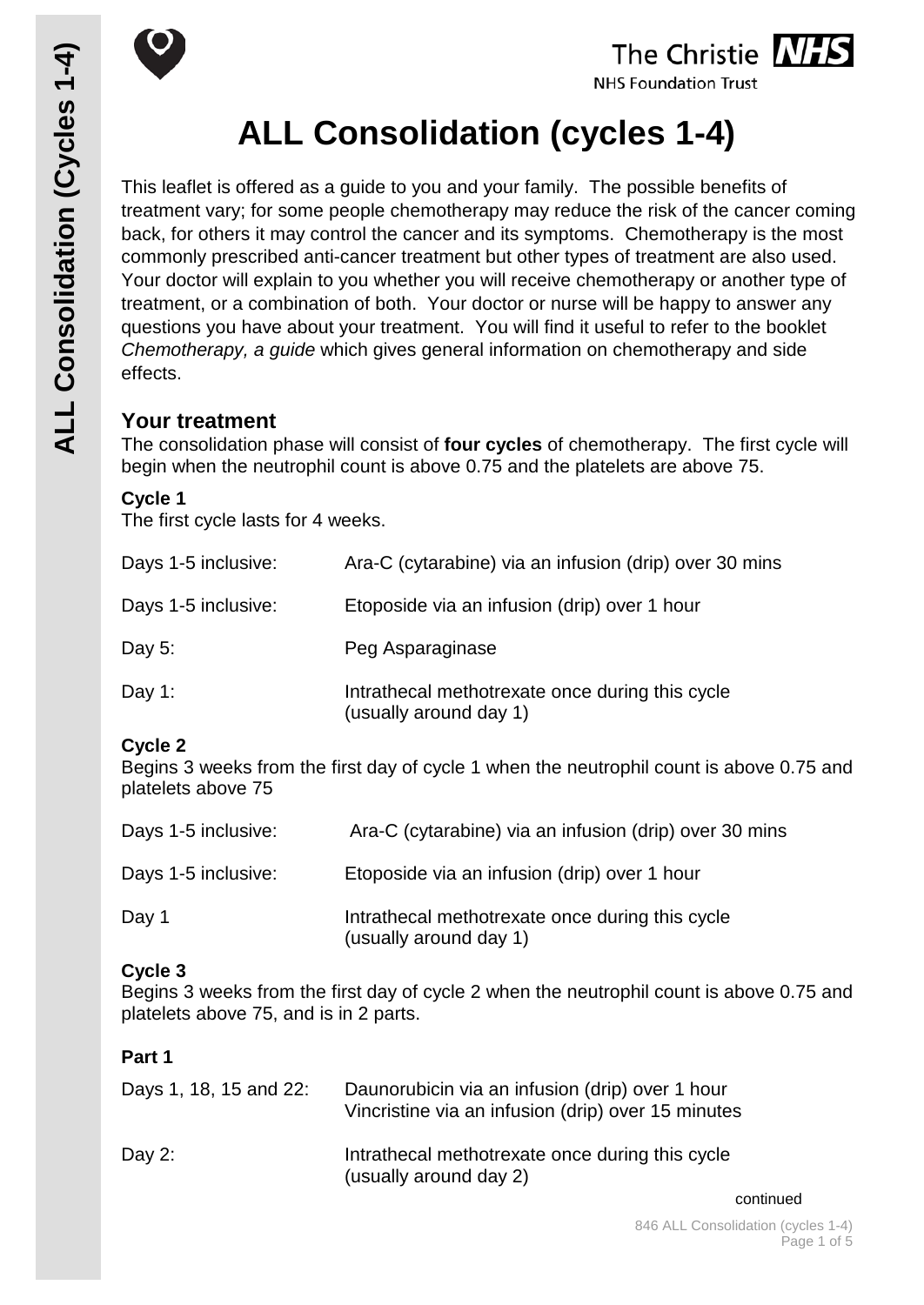| Day 4:                | Peg Asparaginase                                     |
|-----------------------|------------------------------------------------------|
| Days 1-4, 8-11, 15-18 | Dexamethasome taken as a tablet for 4 days with each |
| and 22-25             | daunorubcin and vincristine.                         |

## **Part 2**

Day 29 chemotherapy commences from day 29 or when neutrophil count is above 0.75 and platelets are above 75.

| Day 29:             | Cyclophosphamide via an infusion (drip) over 30 mins   |
|---------------------|--------------------------------------------------------|
| Days 30-33 & 37-40: | Ara-C (cytarabine) via an infusion (drip) over 30 mins |
| Days 29-42          | Mercaptopurine tablet taken every day                  |

## **Cycle 4**

Begins when the neutrophil count is above 0.75 and platelets above 75. It is identical to cycle 2.

| Days 1-5 inclusive: | Ara-C (cytarabine) via an infusion (drip) over 30 mins                    |
|---------------------|---------------------------------------------------------------------------|
| Days 1-5 inclusive: | Etoposide via an infusion (drip) over 1 hour                              |
| Day 1               | Intrathecal methotrexate once during this cycle<br>(usually around day 1) |

This treatment can have serious or possibly life-threatening side effects. It is very important that you report side effects straight away. Don't delay, if you feel unwell, please ring The Christie Hotline on 0161 446 3658. The lines are open 24 hours a day.

# **Possible side effects**

Chemotherapy can cause many different side effects. Some are more likely to occur than others. Everyone is different and not everyone gets all the side effects. Most side effects are usually temporary, but in some rare cases they can be life-threatening. It is important to tell your hospital doctor or nurse about any side effects so they can be monitored and, where possible, treated.

### **Common side effects (more than 1 in 10)**

### • **Increased risk of serious infection**

You are vulnerable to infection while you are having chemotherapy. Minor infections can become life-threatening in a matter of hours if left untreated. Symptoms of infection include fever, shivering, sweats, sore throat, diarrhoea, discomfort when you pass urine, cough or breathlessness. We recommend that you use a digital thermometer so you can check your temperature. You can buy one from your local chemist.

**If you feel unwell, you have symptoms of an infection or your temperature is 37.5ºC or above or below 36ºC contact The Christie Hotline straight away**.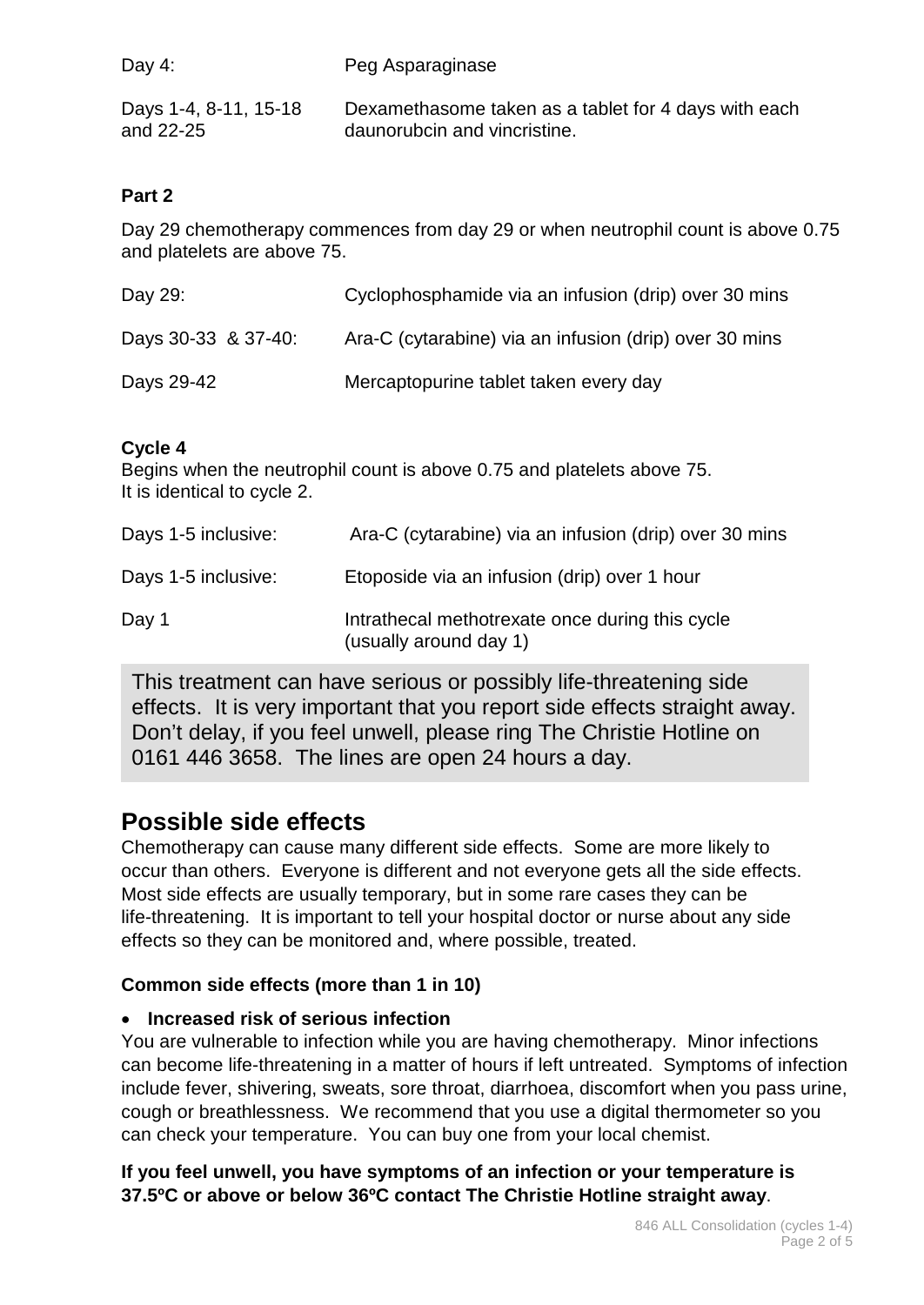**Vincristine** can cause constipation and you may need medication (laxatives) to help you. You may feel some numbness in your fingers and toes which normally improves with time.

**Ara-C** can sometimes cause a syndrome that can result in some or all of the following: fever, weakness and aching in your muscles and bones, a rash and pain in the chest. This will not affect everyone and will disappear soon after the Ara-C infusions stop.

**Dexamethasone** tablets should be taken with food, as they may cause indigestion. They may also cause an increase in appetite, which may result in you gaining weight. It is better to take them earlier in the day since they can make you feel more alert and prevent sleep.

**Daunorubicin** because of its red colour may discolour your urine red or pink for the first few times following treatment. This is normal and nothing to worry about.

#### • **Bruising or bleeding**

This treatment can reduce the production of platelets which help the blood clot. Let your doctor know if you have any unexplained bruising or bleeding, such as nosebleeds, bloodspots or rashes on the skin, and bleeding gums. You may need a platelet transfusion.

#### • **Anaemia (low number of red blood cells)**

While having this treatment you may become anaemic. This may make you feel tired and breathless. Let your doctor or nurse know if these symptoms are a problem. You may need a blood transfusion.

#### • **Nausea and vomiting (sickness)**

The severity of this varies from person to person. Anti-sickness medication will be given along with your chemotherapy to prevent this. If you continue to feel or be sick, tell your nurse as your anti-sickness medication may need to be changed or increased.

#### • **Hair loss**

Hair loss is usually total. The hair falls out gradually 10 to 14 days following your first course of treatment. The time scale varies from person to person. Please remember that this is a temporary side effect and your hair will grow back when your treatment is completed. If you would like an appointment with the wig service, this can be arranged for you. Ask the staff for a copy of the leaflet 'Wig fitting service'.

#### • **Lethargy**

Some chemotherapy may make you feel tired and lacking in energy. It can be frustrating when you feel unable to cope with routine tasks. If you do feel tired, take rest when necessary. Gentle exercise such as walking can be beneficial.

#### • **Skin changes**

Sometimes as a result of the chemotherapy, your skin may appear **darker** in colour or lightly tanned, especially around the joints. This is known as hyperpigmentation. The skin will return to normal when treatment is finished. Some chemotherapy can make your skin more **sensitive to the sun** than usual. Sit in the shade, avoid too much sun and use a sunblock cream. Asian and African-Caribbean people may develop noticeable light patches on their skin.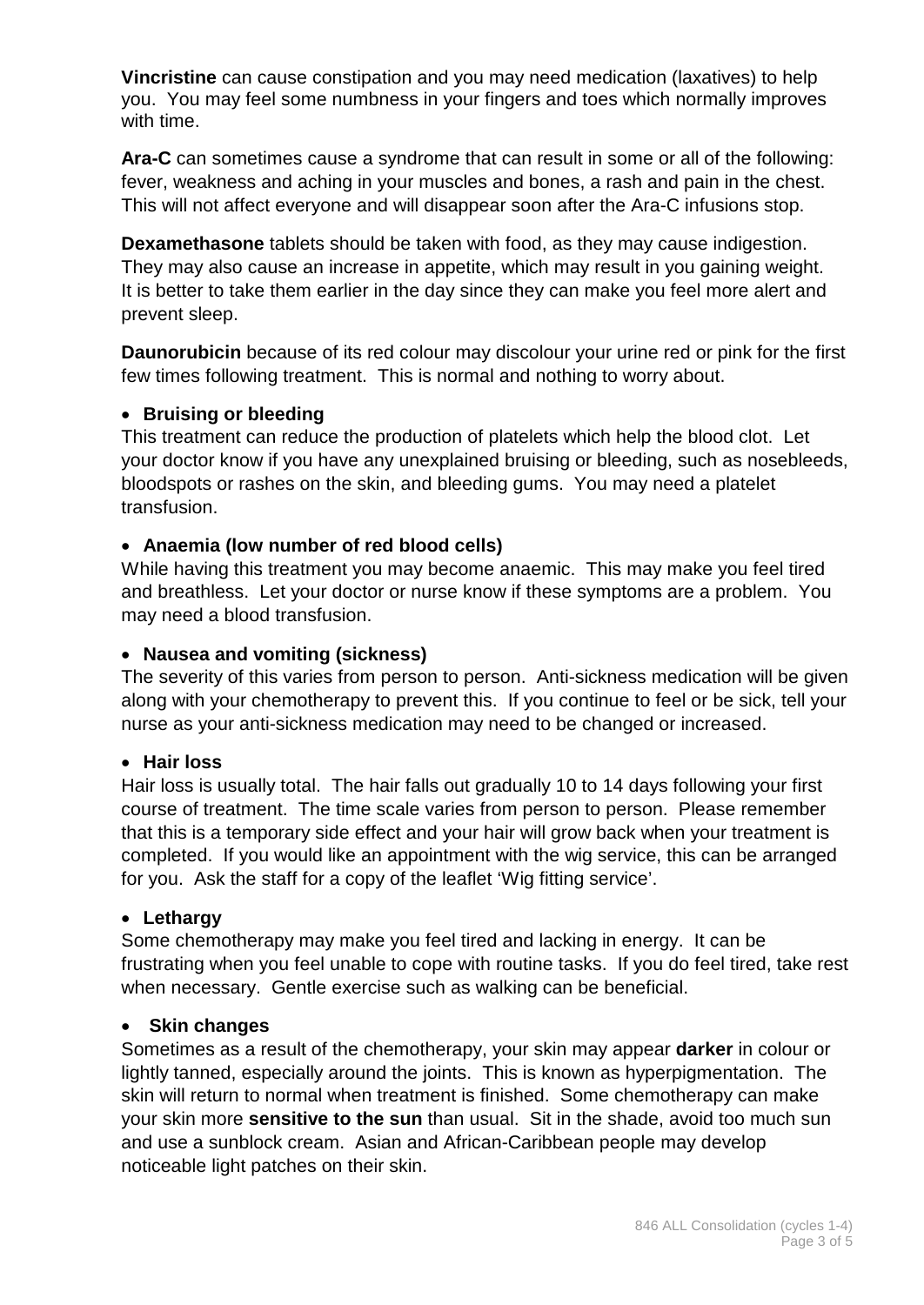### • **Irritation of the bladder**

Cyclophosphamide may irritate your bladder. Tell your doctor or nurse if you have any discomfort when you pass urine.

#### • **Blood sugar**

Dexamethasone can cause your blood sugar to rise. If you are diabetic then you may need to increase the dose of any diabetic medication you take (insulin or tablets). You should discuss this with your doctor before starting the chemotherapy. Dexamethasone can also induce diabetes in people not known to have this disease. This is normally reversible although you may need to take some diabetic medication while you are having chemotherapy.

#### • **Mood changes**

Dexamethasone tablets can affect your mood. This may result in mood swings and irritability. You may also have difficulty in sleeping. You may feel very energetic and have a good appetite when you take the tablets, and then lethargic and low in mood when you stop. If you experience this side effect and find it hard to tolerate you should discuss it with your doctor.

#### **Uncommon side effects (less than 1 in 10)**

#### • **Diarrhoea**

If this becomes a problem during or after your treatment, anti-diarrhoea tablets can be prescribed by your doctor. Ask the staff for a copy of 'Eating: help yourself' which has some useful ideas about diet when you are having treatment.

#### • **Sore mouth**

Your mouth may become sore or dry, or you may notice small mouth ulcers during this treatment. Drinking plenty of fluids and cleaning your teeth regularly and gently with a soft toothbrush can help to reduce the risk of this happening. We can prescribe a mouthwash for you to use during treatment. You can dilute this with water if your mouth is sore. Ask your doctor or nurse for further advice. There is also general mouth care information in the chemotherapy booklet. If you continue to have a sore mouth, please contact The Christie Hotline.

Occasionally during treatment you may experience a **strange taste**, sometimes described as metallic or bitter. A strongly flavoured sweet or mint will help to disguise this.

#### **Rare side effects (less than 1 in 100)**

• **Extravasation** is when chemotherapy leaks outside the vein. If you develop redness, soreness or pain at the injection site at any time, please let us know straightaway.

#### • **Irregular heart beats**

Occasionally this can happen as a result of the daunorubicin. It is quite rare if your heart is healthy and is usually reversible. Please make sure you tell a doctor if your heart beat feels different from normal or you have pains in the chest.